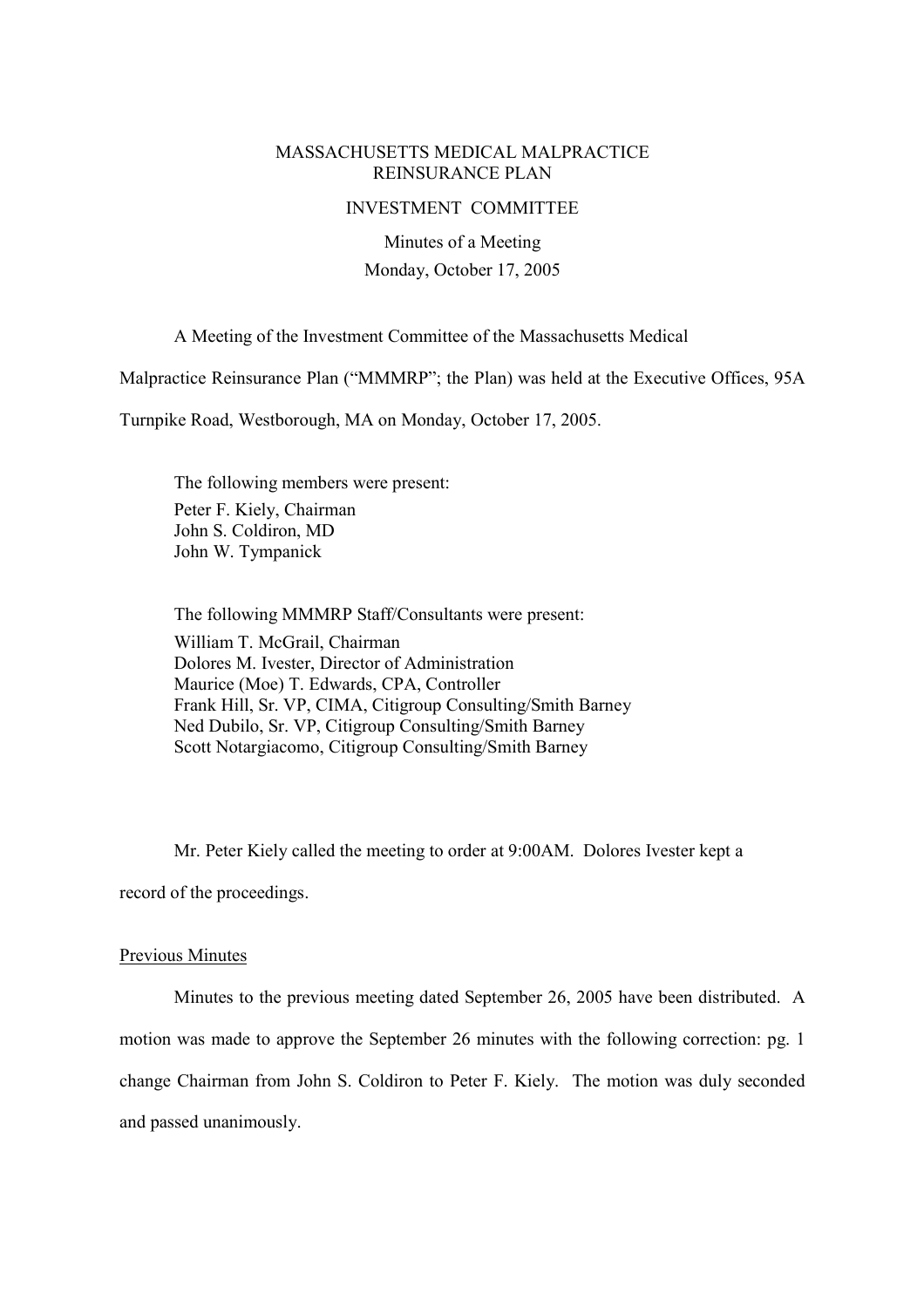## Smith Barney/Citigroup Consulting Presentation

A copy of a printed, bound presentation was handed out to all those in attendance. Mr. Frank Hill began the presentation with overview of Table of Contents. Seven sections were included in the presentation: 1) an MMMRP Proposed Equity Asset Allocation chart; and 2) Individual Manager Search Results for six Asset Classes in the allocation chart. Mr. Hill reviewed the Proposed Equity Asset Allocation graph. Mr. Hill explained that the checks received by the Plan as a result of the October 2005 Assessment invoices could be deposited directly to Wachovia for distribution to selected Asset Managers. Mr. Ned Dubilo reported that the Plans's assets from Ameritrade have been transferred to Wachovia. These existing Plan funds are being invested under the direction of Asset Manager Madison Scottsdale.

Mr. Hill reviewed each of the Asset Class sections of the proposed equity asset allocation which included Large Cap Value, Large Cap Growth, International, REITS, Small Cap Value and Global Resources. Each Asset Class section of the presentation was prepared and presented in the same manner. Only asset managers meeting MMMRP parameters were represented in the accompanying charts, graphs and list displays. Mr. Hill noted that displays of asset manager information were shown in relation to the Russell 1000 Value Index, MSCI USA (USD) Index & S&P 500 Index unless otherwise noted. The presentation also included a comprehensive research profile for the top two asset managers recommended in each class. Questions and discussion took place during the entire presentation. Based on a specific question by Mr. John Tympanick, a lengthy discussion took place on allocation of the portfolio of the large cap growth manager, Santa Barbara Asset Management, a recommended manager for this asset class. Mr. Tympanick expressed concern that the company was categorized as a large cap growth company while 20-30% of its assets were invested in mid-cap companies as stated in the research profile. Mr. Dubilo agreed to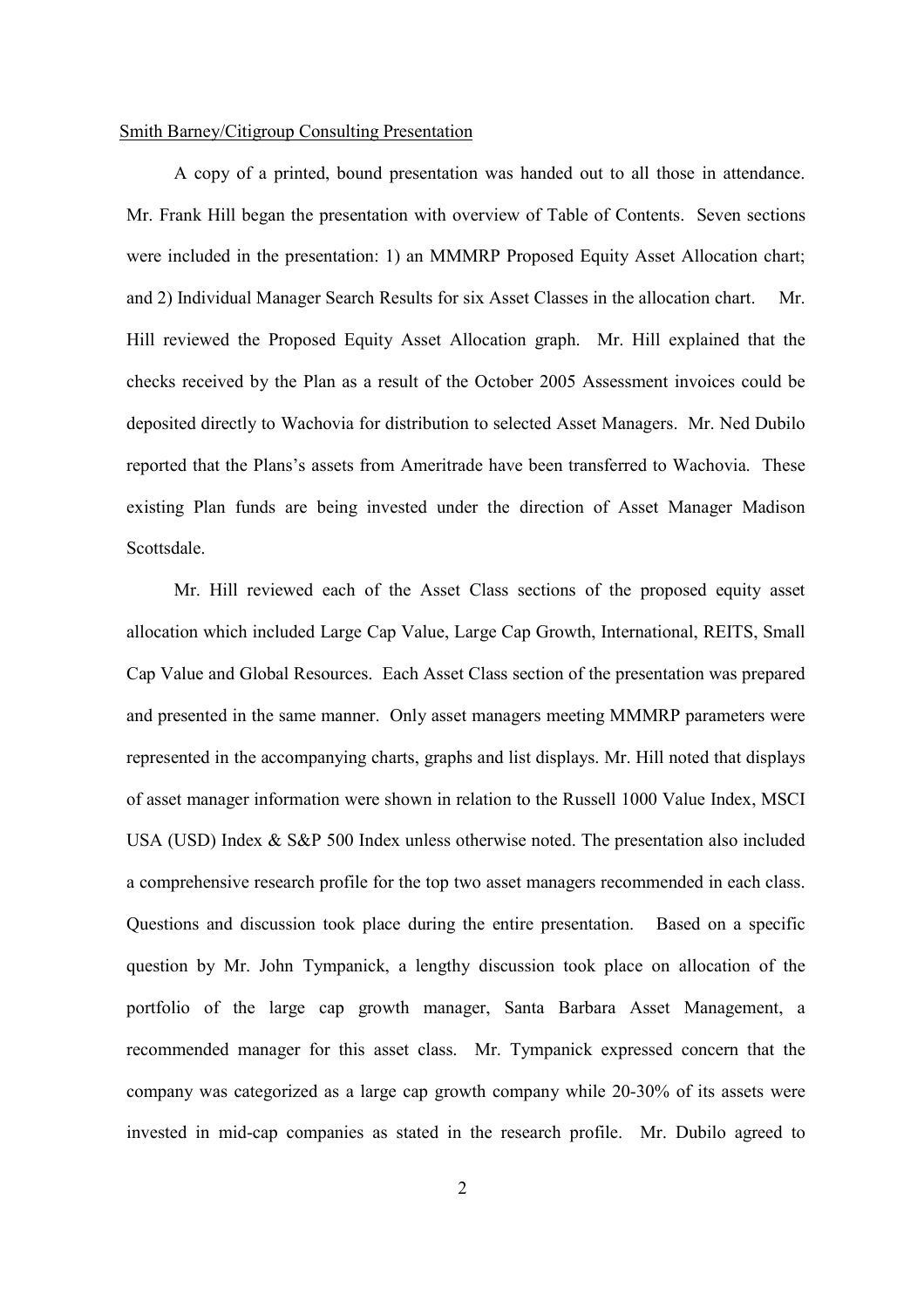provide current portfolio details to the Investment Committee for Santa Barbara Asset Management and KCM Investment Advisors, LLC.

Mr. Tympanick questioned the inclusion of 10% REITS in the proposed Equity Asset Allocation. Following discussion, it was decided that the percentage of REITS would be reduced to 5% and asset class Large Cap Growth would increase to 25%.

Mr. Dubilo and Mr. Hill recommended that the Investment Committee hear a presentation from Newgate, LLP, the only asset manager represented in the Global Resources class. The Investment Committee agreed to hear such presentation prior to investing in this asset class.

Smith Barney/Citigroup Consulting handed out a one page Equity Management Fee structure for the Investment Committee's review. The estimated equity blended fee is equal to 1.1%.

Mr. William McGrail stated that the Governing Committee is scheduled to meet on Thursday December 1 and will vote on the equity recommendations of the Investment Committee. Mr. Hill noted that preparations could be made so that investment transactions could take place within days of such vote.

A motion was made to propose to the Governing Committee the following Equity Asset Allocation: Small Cap Value 10%, Global Resources 5%, Large Cap Value 35%, Large Cap Growth 25%, International 20% and REITS 5%. The motion was duly seconded and voted unanimously.

A motion was made to accept the following Asset Manager recommendations: Large Cap Value, Great Lakes Advisors, Inc.; Large Cap Growth, Santa Barbara Asset Management pending receipt of the company's portfolio details; International Equities, Delaware Capital Management; and Small Cap Value, Vaughan Nelson Investment Management. Motion was duly seconded and approved unanimously. The Investment